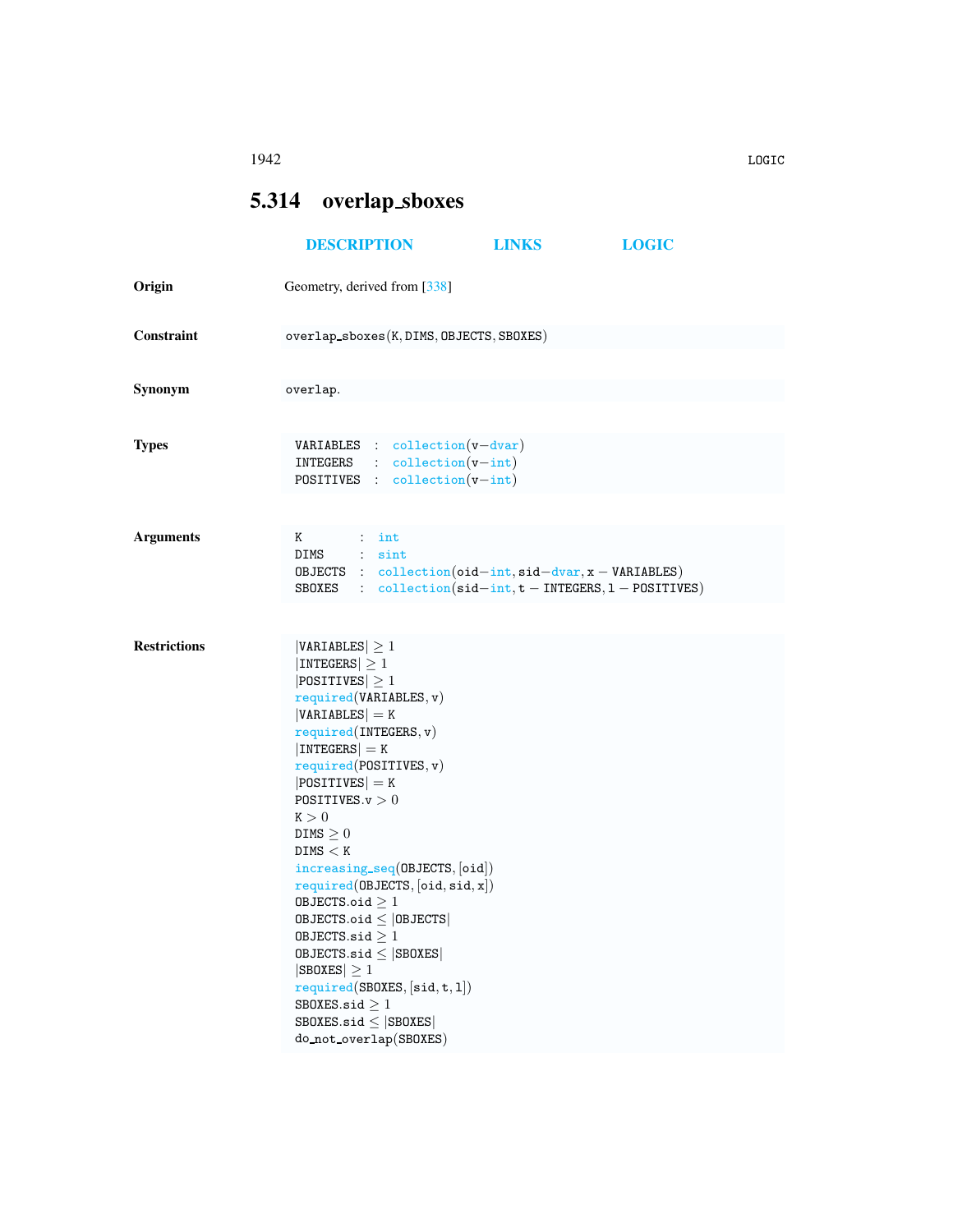$\neq$  2, {0, 1},

Holds if, for each pair of objects  $(O_i, O_j)$ ,  $i < j$ ,  $O_i$  overlaps  $O_j$  with respect to a set of dimensions depicted by DIMS.  $O_i$  and  $O_j$  are objects that take a shape among a set of shapes. Each *shape* is defined as a finite set of shifted boxes, where each shifted box is described by a box in a K-dimensional space at a given offset (from the origin of the shape) with given sizes. More precisely, a *shifted box* is an entity defined by its shape id sid, shift offset t, and sizes l. Then, a shape is defined as the union of shifted boxes sharing the same shape id. An *object* is an entity defined by its unique object identifier oid, shape id sid and origin x.

An object  $O_i$  *overlaps* an object  $O_j$  with respect to a set of dimensions depicted by DIMS if and only if, there exists a shifted box  $s_i$  associated with  $O_i$  and there exists a shifted box  $s_j$  associated with  $O_j$ , such that (1) there exists a dimension  $d \in \text{DIMS}$  where the end of  $O_i$  in dimension d is strictly greater than the start of  $O_j$  in dimension d, and (2) the end of  $O_j$  in dimension d is strictly greater than the start of  $O_i$  in dimension d.

 $\setminus$ 

Purpose

<span id="page-1-0"></span>

| Example           | $\left\{\begin{array}{c} \mathsf{oid} -1 \quad \mathsf{sid} -1 \quad \mathsf{x} - \langle 1,1\rangle\,,\ \mathsf{oid} -2 \quad \mathsf{sid} -2 \quad \mathsf{x} - \langle 3,2\rangle\,,\ \mathsf{oid} -3 \quad \mathsf{sid} -3 \quad \mathsf{x} - \langle 2,4\rangle\,\ \left\{\begin{array}{c} \mathsf{sid} -1 \quad \mathsf{t} - \langle 0,0\rangle & 1 - \langle 4,5\rangle\,,\ \mathsf{sid} -2 \quad \mathsf{t} - \langle 0,0\rangle & 1 - \langle 3,3\rangle\,,\ \mathsf{sid} -3 \quad$ |  |  |
|-------------------|----------------------------------------------------------------------------------------------------------------------------------------------------------------------------------------------------------------------------------------------------------------------------------------------------------------------------------------------------------------------------------------------------------------------------------------------------------------------------------------------|--|--|
|                   | Figure 5.637 shows the objects of the example. Since $O_1$ overlaps both $O_2$ and<br>$O_3$ , and since $O_2$ overlaps $O_3$ , the overlap_sboxes constraint holds.                                                                                                                                                                                                                                                                                                                          |  |  |
| Typical           | 0BJECTS >1                                                                                                                                                                                                                                                                                                                                                                                                                                                                                   |  |  |
| <b>Symmetries</b> | • Items of OBJECTS are permutable.<br>• Items of SBOXES are permutable.<br>• Items of OBJECTS.x, SBOXES.t and SBOXES.1 are permutable (same permutation<br>used).<br>$\bullet$ SB0XES.1. $\mathbf v$ can be increased.                                                                                                                                                                                                                                                                       |  |  |
| Arg. properties   | Suffix-contractible wrt. OBJECTS.                                                                                                                                                                                                                                                                                                                                                                                                                                                            |  |  |
| <b>Remark</b>     | One of the eight relations of the <i>Region Connection Calculus</i> [338].                                                                                                                                                                                                                                                                                                                                                                                                                   |  |  |
| See also          | common keyword: contains_sboxes, coveredby_sboxes, covers_sboxes,<br>disjoint_sboxes, equal_sboxes,<br>inside_sboxes, meet_sboxes( $rcc8$ ),<br>non_overlap_sboxes(geometrical constraint, logic).                                                                                                                                                                                                                                                                                           |  |  |
| <b>Keywords</b>   | <b>constraint type:</b> logic.                                                                                                                                                                                                                                                                                                                                                                                                                                                               |  |  |
|                   | <b>geometry:</b> geometrical constraint, rcc8.                                                                                                                                                                                                                                                                                                                                                                                                                                               |  |  |
|                   | miscellaneous: obscure.                                                                                                                                                                                                                                                                                                                                                                                                                                                                      |  |  |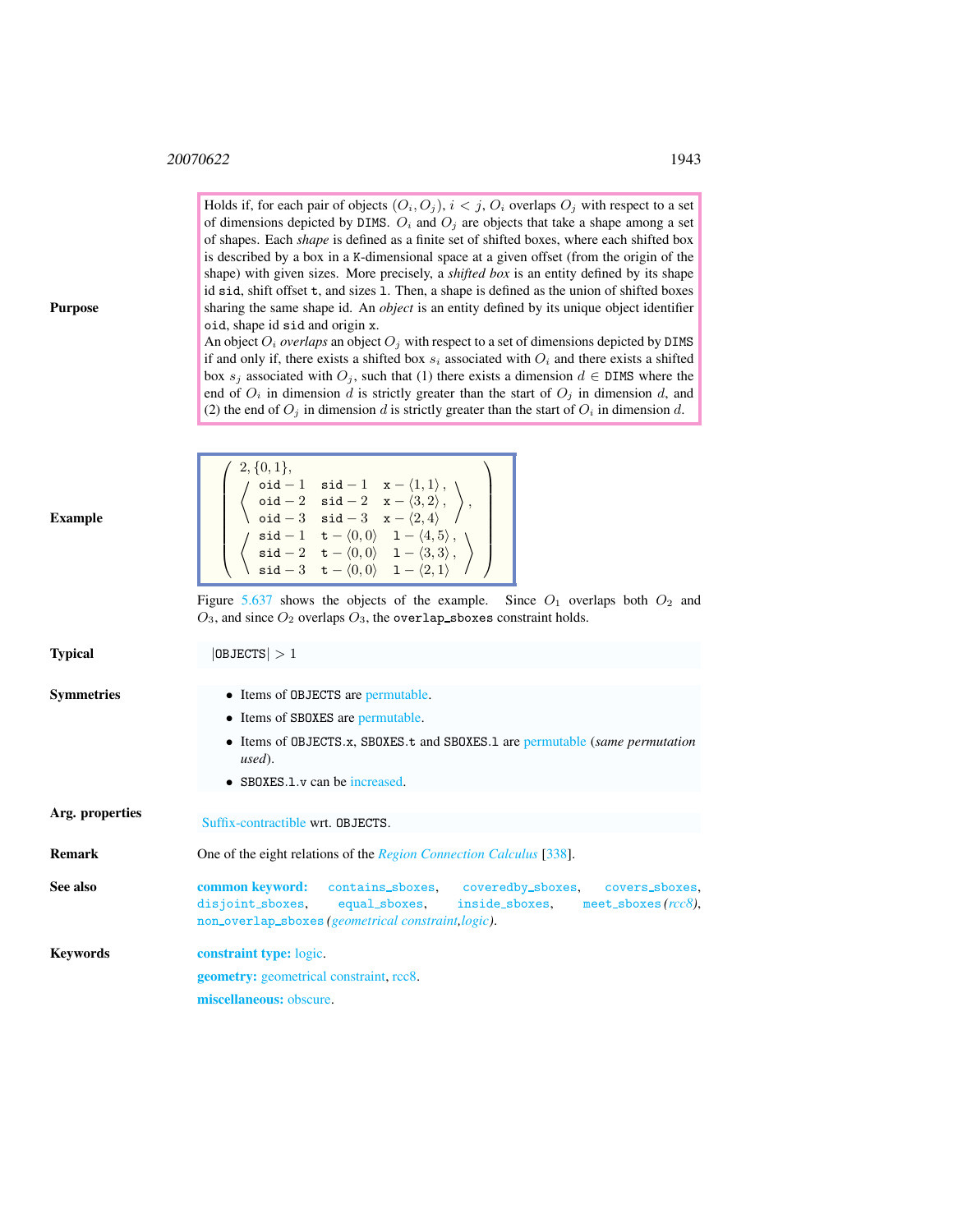

<span id="page-2-0"></span>Figure 5.637: (D) the three mutually overlapping objects  $O_1$ ,  $O_2$ ,  $O_3$  of the **Example** slot respectively assigned shapes  $S_1$ ,  $S_2$ ,  $S_3$ ; (A), (B), (C) shapes  $S_1$ ,  $S_2$  and  $S_3$  are made up from a single shifted box.